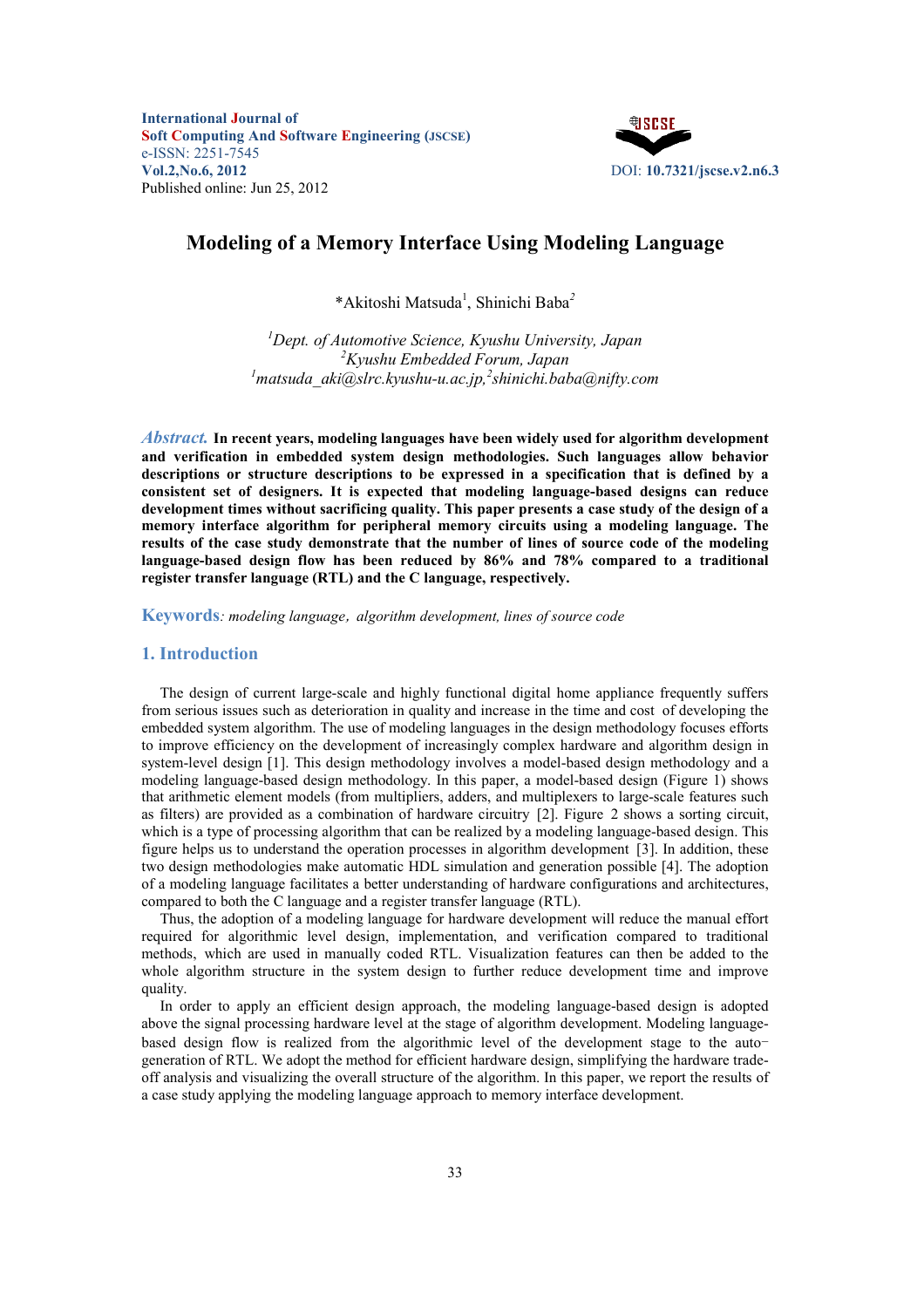

Our paper is structured as follows: the next Section 2 gives an overview of related work in both Cbased design and modeling language design. The outline of a design methodology for a modeling language is described in Section 3. In the same section we also present the design description methodology for the implementation and simulation of the modeling language. Section 4 describes the set of experiments we conducted on diverse real world applications on the DDR2 memory controller. After that, Section 5 gives a conclusion. Finally, Section 6 gives a future work.



Figure 1. Arithmetic Element Models in Model-based Design



**Figure 2.** Modeling Language Description Example

### **2. Related work**

A variety of design automation techniques have been proposed to reduce the man-hours involved in the hardware design of embedded systems. The most general of these is a C language-based (C/C++, SystemC) design methodology to automatically convert to RTL by behavioral synthesis tools [5]. However, C-based languages are originally object oriented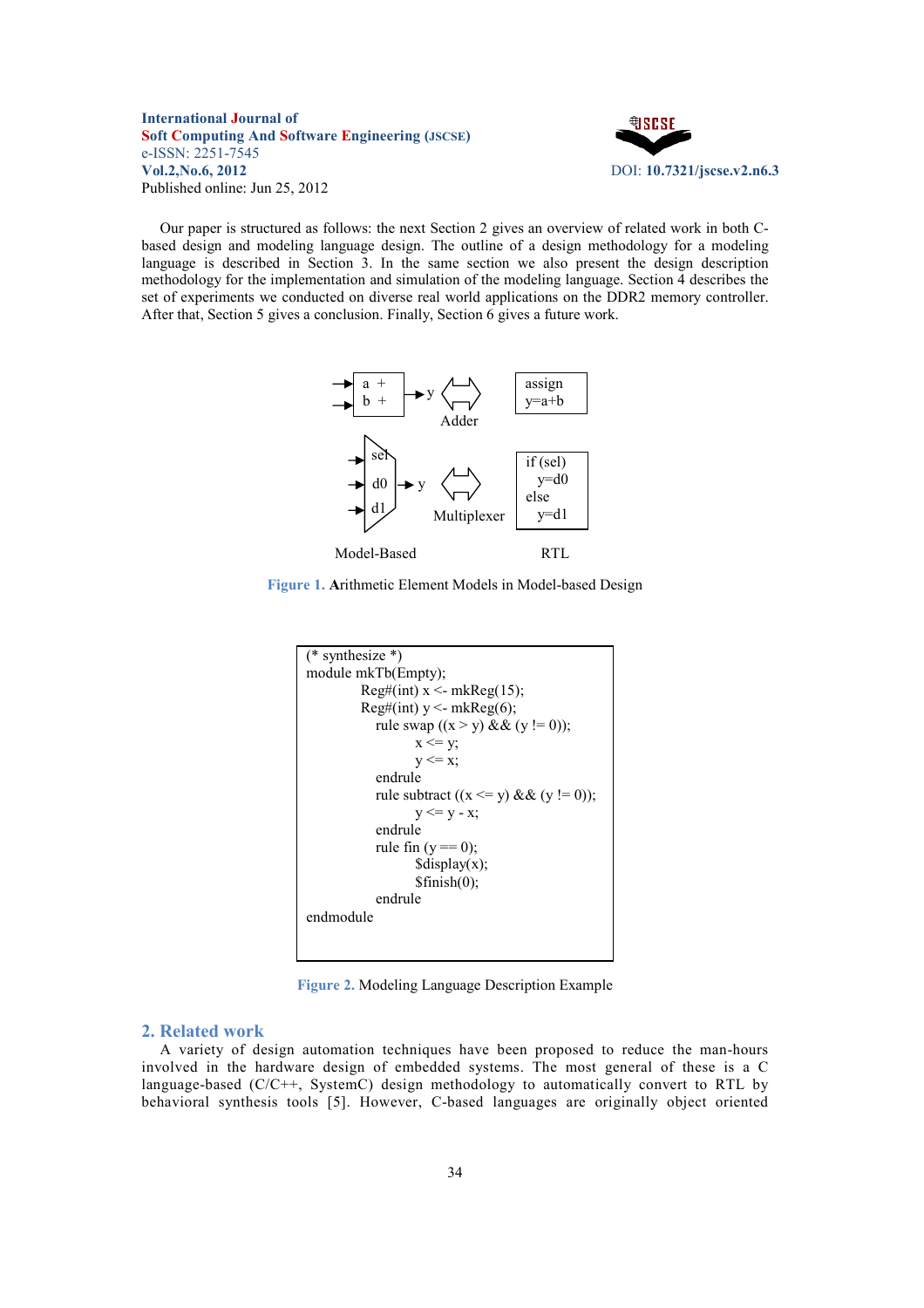

software that will be in the form of a sequential program description. In addition, for systemlevel design, C-based languages do not implement the operator and data structure needed for operation, so it is necessary to create the desired set of functions for planning through to implementation, which imposes additional costs [6].

For example, for behavioral synthesis from a C-based design, we need to use a Control Data Flow Graph (CDFG). In this case, some form of mapping is needed for a change from the description of the serial type format in the control flow graph to the description of the parallel type format. In contrast, using a modeling language, it is possible to use the description of the parallel type format because it is useful as a hardware model. In addition, it has been prepared in advance as a library module with storage or connectivity functions. Below, we list the main advantages of modeling language design compared to C-based design [7].

- Easy to build a test bench
- Simple concept of parallel programming
- Easy to describe interface between modules

In other words, in modeling language design, the simulation environment has been enhanced to include functional verification. Thus, if we take advantage of this design, we can accurately and quickly simulate a series design flow from algorithm development to hardware design using a single simulation tool. In addition, if we can automatically and reliably convert to RTL from a modeling language to implement the hardware from the algorithm level, while maintaining a high level of performance, then the designed hardware will exhibit high quality and high performance circuits.

### **3. Sorting algorithm using modeling language**

We describe the outline of a design methodology for a modeling language. Specifically, using the modeling language, we have developed an algorithm (sort), which describes one type of numerical processing. Sorting is an operation in which a set of data is realigned, or sorted, using certain criteria. The main sorting algorithms are as follows.

| (Module)                                                 |
|----------------------------------------------------------|
| 1 (* execution order = "disp, fin" *)                    |
| 2 (* preempts = "(swap 3, swap 2, swap 1, swap), fin" *) |
| 3 (* synthesize *)                                       |
| 4 module mkBubSort (BubSort IFC);                        |
| 5 Vector#(5, Reg#(int)) $x \le$ -replicateM (mkReg(0));  |
| 6 Reg#(Bool) sorted <- mkDReg(False);                    |
| 7                                                        |
| 8 rule disp;                                             |
|                                                          |
| 10 for (Integer i=0; $i < 5$ ; i=i+1)                    |
| 11 \$write("x[%0d]=%2d, ", i, x[i]);                     |
| 12 $\delta$ display("");                                 |
| 13 endrule                                               |
| 14                                                       |
| 15 rule fin $(x[0] = 0)$ ;                               |
| 16 sorted $\leq$ True;                                   |
| 17 endrule                                               |
| 18                                                       |
| 19 for (Integer i=0; i<4; i=i+1) begin                   |
| 20 rule swap $((x[i] > x[i+1]))$ ;                       |
| 21 $x[i] \leq x[i+1]$ ;                                  |
| 22 $x[i+1] \leq x[i];$                                   |
| 23 endrule                                               |
| 24 end                                                   |
| 25<br>35                                                 |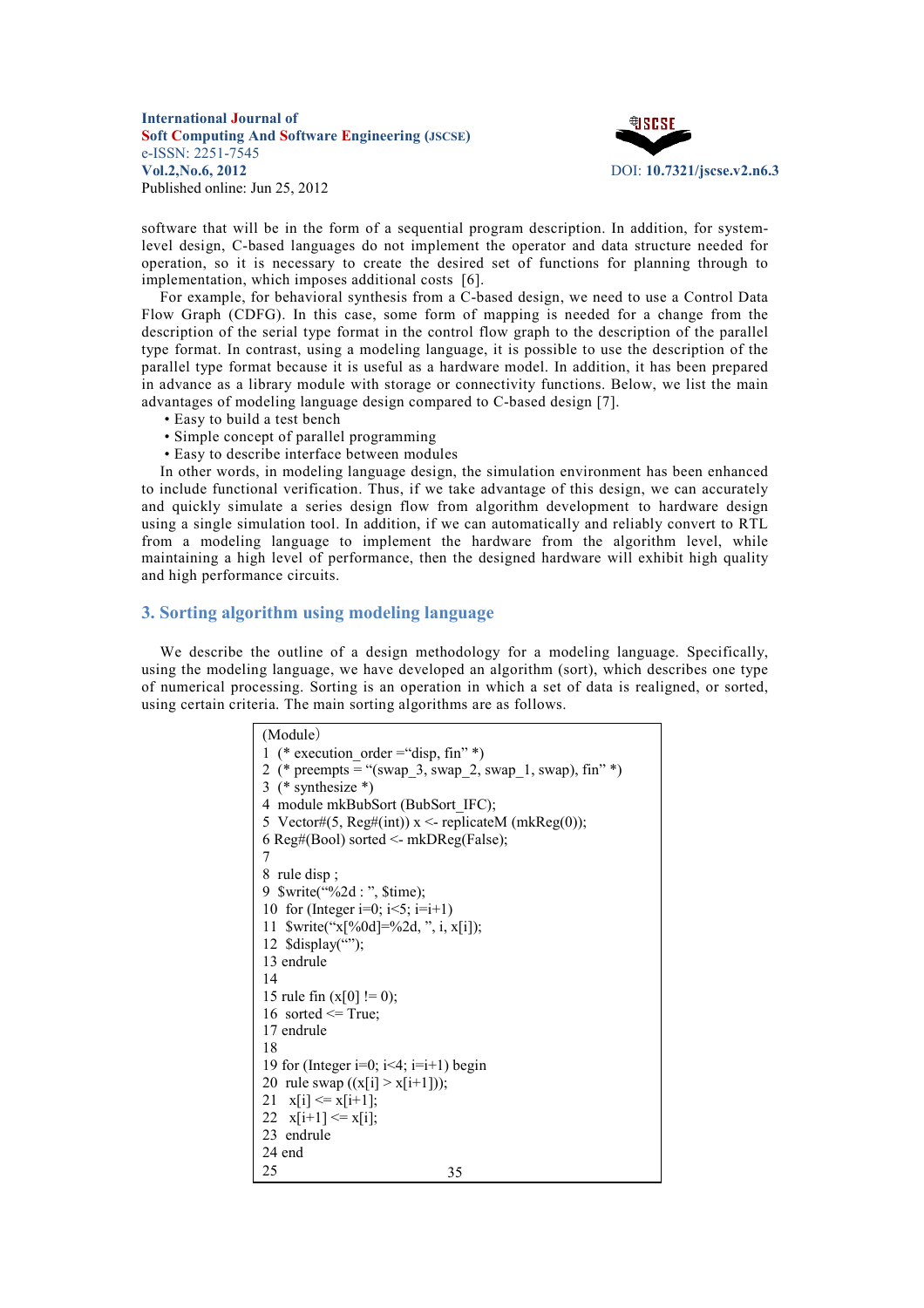

| (Module [Cont.])                                      |
|-------------------------------------------------------|
| 26 method Action start(Vector# $(5, int)$ a);         |
| 27 write $VReg(x, a)$ ;                               |
| 28 endmethod                                          |
| 29                                                    |
| 30 method Vector# $(5, int)$ result $()$ if (sorted); |
| 31 return read $VReg(x)$ ;                            |
| 32 endmethod                                          |
| 33                                                    |
| 34 endmodule                                          |

| (Test bench)                                                            |
|-------------------------------------------------------------------------|
| 35 import Vector::*;                                                    |
| 36 import DReg::*;                                                      |
| 37                                                                      |
| 38 (* synthesize *)                                                     |
| 39 module mkTb(Empty);                                                  |
| 40                                                                      |
| 41 let bsort <- mkBubSort();                                            |
| 42                                                                      |
| 43 int vals[5] = $\{23, 10, 5, 78, 16\}$ ;                              |
| 44 Reg#(int) cnt <- mkReg $(0)$ ;                                       |
| 45                                                                      |
| 46 rule r1 (cnt = 0);                                                   |
| 47 bsort.start(arrayToVector(vals));                                    |
| 48 cnt $\leq 1$ :                                                       |
| 49 endrule                                                              |
| 50                                                                      |
| 51 rule r2 (cnt = $1$ );                                                |
| 52 \$display("FINISHED");                                               |
| 53<br>\$write("%2d : ", \$time);                                        |
| 54 for (Integer i=0; i<5; i=i+1)                                        |
| 55 $\text{twrite}("a[%0d] = %2d, ", i, \text{bsort}.\text{result}[i]);$ |
| 56 $\delta$ sdisplay("");                                               |
| 57 $$finish(0);$                                                        |
| 58 endrule                                                              |
| 59                                                                      |
| 60 endmodule                                                            |
|                                                                         |
|                                                                         |

(Interface)

- 61 interface BubSort\_IFC;
- 62 method Action start(Vector# $(5, int)$  a);
- 63 method Vector# $(5, \text{int})$  result $($ );
- 64 endinterface

## **Figure 3. Sort Circuit for Modeling Language**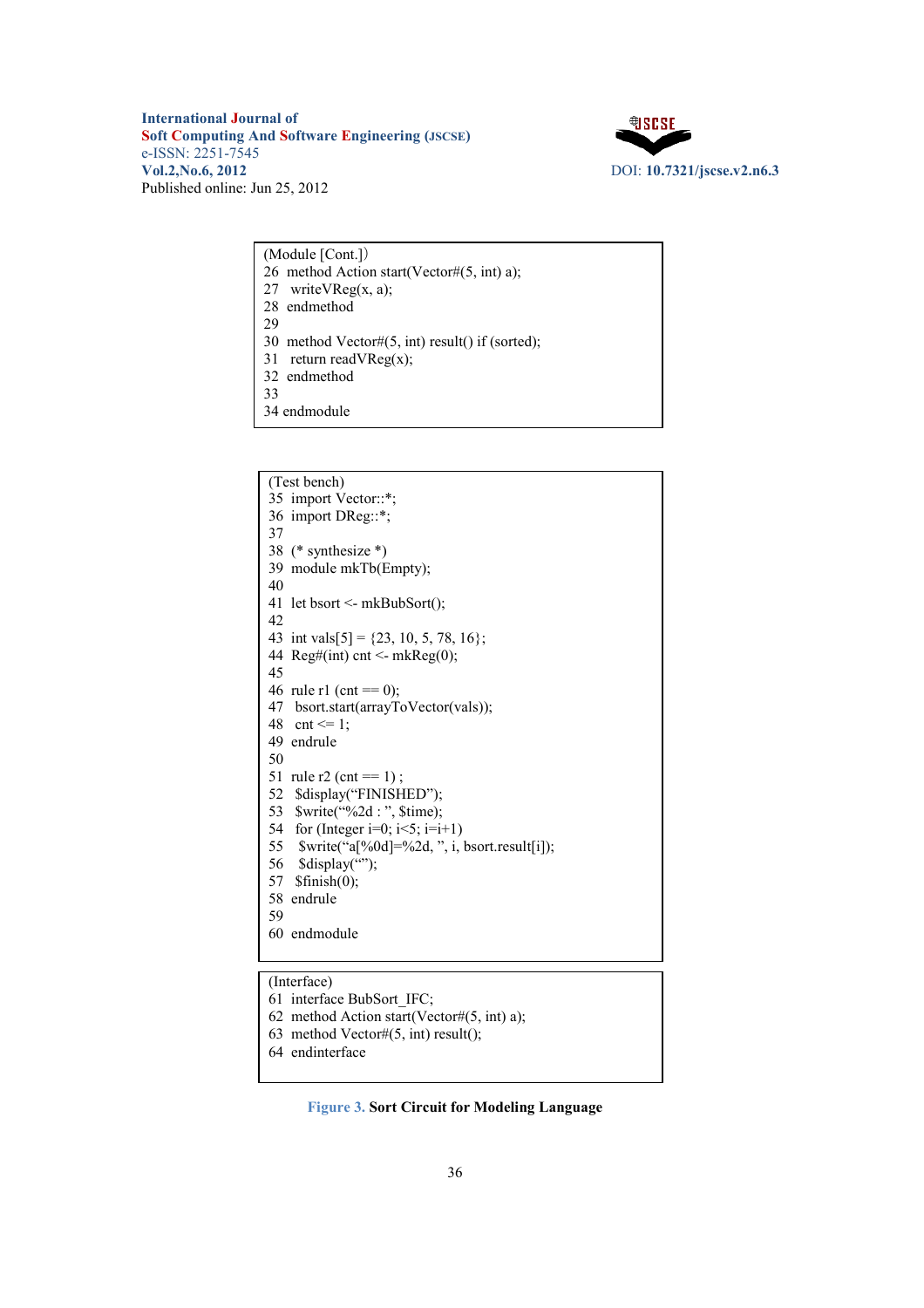

- 1. Exchange sort
- 2. Selection sort
- 3. Insert sort
- 4. Heap sort
- 5. Shell sort
- 6. Quick sort

In this paper, we have chosen an exchange sort as a motif. This exchange sort is used in the process of sorting the five numbers of type "int" the algorithm. Figure 3 shows the description of the algorithm development for exchange sort by the modeling language. In this figure, it can be seen that the algorithm is composed of a sort circuit module (mkBubSort), a test bench module (mkTb), and a sort circuit interface (BubSort\_IFC) [8].

There are two methods ("result" and "start") in the sort circuit modules, at lines 26–28 and 30–32. The start method takes an argument of type Vector with five elements of type "int," and assigns five registers  $(x[0]-x[4])$  inside the module to each variable using the "writeVReg" function. These five registers are instantiated with an initial value of zero on line 5. The result method then outputs the value of the register to the outside when the sort is complete. The "sorted" condition of this method is the flag that indicates that the sort has completed. The flag is set when the rule "fin" has been executed on lines 15-17. Lines 19–24 also define four rules to perform the sorting. These rules execute a swap depending on the conditions under which adjacent values are compared in the registers. Rules generated by the "for" statement are named as swap, swap\_1, swap\_2, and swap\_3. The pragma on line 2 dictates that, while one of the four rules to perform the swap is running, the "fin" rules still specify the criteria for exclusive execution so that it does not run. This pragma sets the "sorted" flag (i.e., sort is complete) when the rule of swap is not running and controls the execution condition of the "result" method.

A sort is started after passing a variable of type Vector to the "start" method in the sorting circuit at the rule "r1" of lines 46-49 in the test bench. When the value of "cnt" register is set to 1, the state moves to next, for which rule "r2" of lines 51-58 can be run at the same time. The rule " $r2$ " condition is shown explicitly (cnt == 1), and it is not executed until the state for each action listed in the rule will be ready to run. In other words, the rule "r2" calls the "result" method of the sorting circuit module, the screen is displayed by the sorted result after sorting is complete, and the simulation is finished. Figure 4 shows the RTL code that is automatically generated from these modeling languages.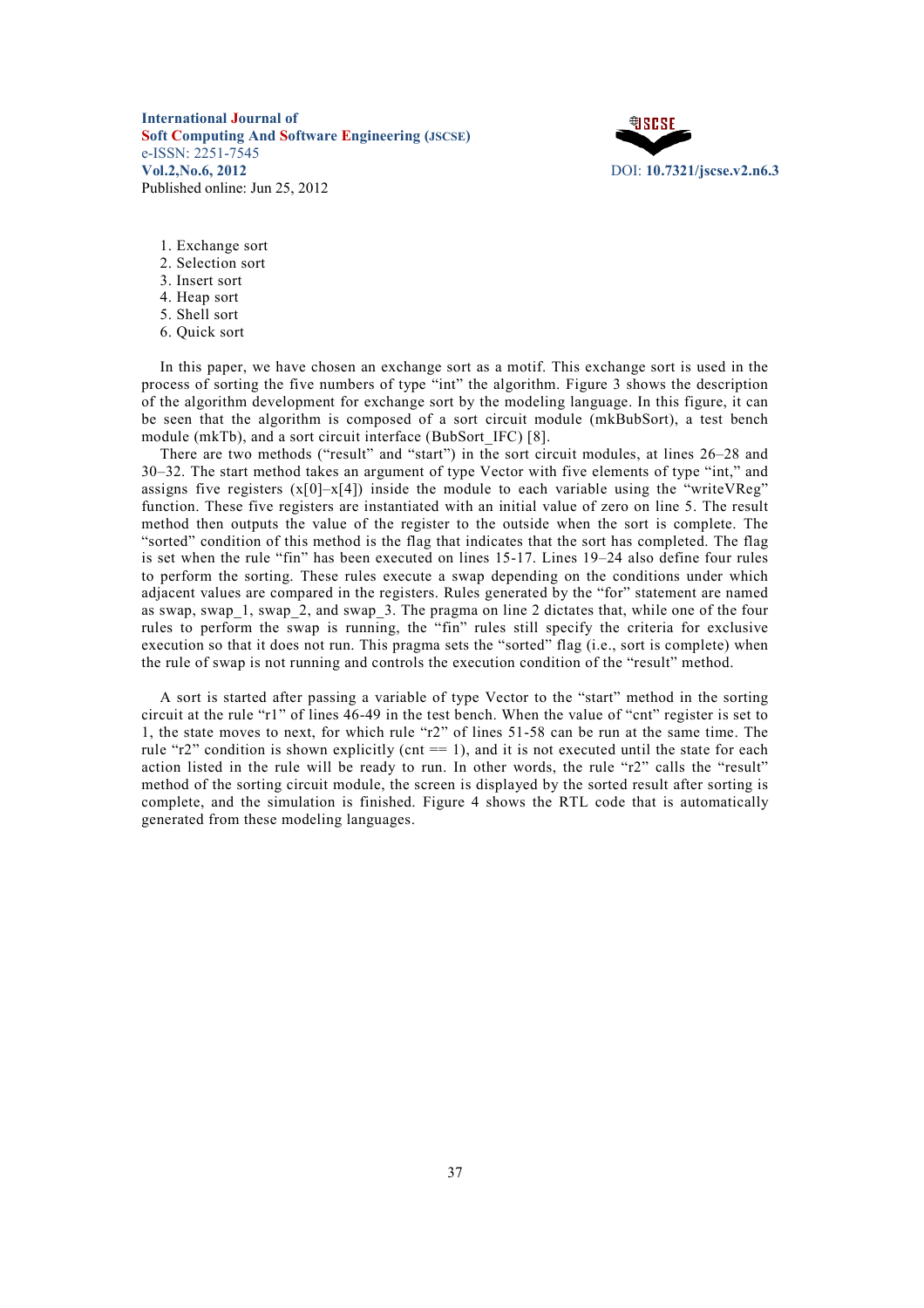

```
module mkBubSort(CLK, RST_N, start_a, EN_start,RDY_start, result,RDY_result);
       input CLK, RST_N, EN_start;
       input [159 : 0] start_a; 
       output RDY_start, RDY_reset;
       output [159 : 0] result; 
                  \Box\Box\Boxalways@(negedge CLK) 
 begin 
      #0; 
      if (RST_N) 
       begin 
         v h663 = $time;
        #0; 
         end 
      if (RST_N) \text{twrite}("\%2d : ", v_0_663);if (RST_N) \text{twrite}("x[%0d] = %2d, "$signed(32'd0), $signed(x));if (RST_N) \text{twrite}("x[%0d] = %2d, "$signed(32'd1), $signed(x_1));if (RST_N) \text{twrite}("x[%0d] = %2d, "$signed(32'd2), $signed(x 2));if (RST_N) $write("x[%0d]=%2d, ", 
         \sigma $signed(32'd3), $signed(x 3));
      if (RST_N) $write("x[%0d]=%2d, ", 
         $signed(32'd4), $signed(x 4);
      if (RST_N) \deltadisplay("");
      end 
endmodule
```
**Figure 4. Auto Generation RTL by Modeling Language**

## **4. Experiment results**

In this section, we report a case study of applying the modeling language-based design to peripheral circuits with DDR2-SDRAM (DDR2) [9]. The modeling language description can describe the behavior model, and we are able to simulate it on Bluespec [10], which is a modeling language design tool. In this experimental process, a behavior of the specification is verified by the validity of the algorithm and executed by the RTL auto-generation. The RTL is automatically generated by the modeling language at the algorithm level. Finally, we compare the number of lines of code in the modeling language and the RTL and C++ language.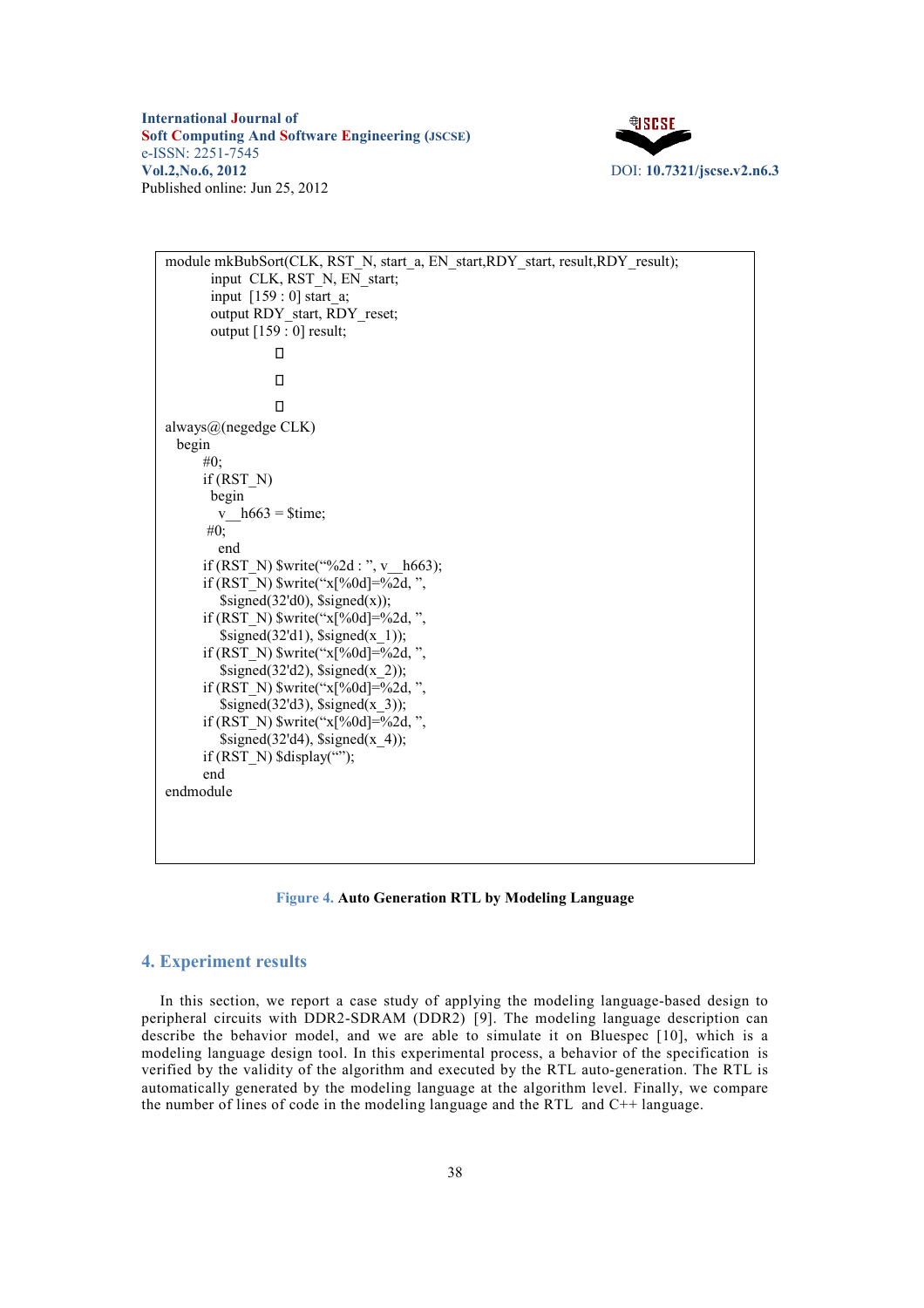

First, the DDR2 memory interface requires a bank address, column address, row address, and commands as input. In contrast to these inputs, they output the bank address, commands, and an address to the DDR2. Figure 5 shows an overview of these features. In addition, Figure 5 shows the list of input and output commands of the DDR2 memory interface.

Figure 6 represents the state transition, showing the relationship between the state and transition behavior of the DDR2 memory controller. Figure 6 represents the Finite State Machine (FSM) of Mealy type. The following represent the current state vector  $x$ , the input vector  $u$ , the next state vector  $y$ , and the output vector  $z$ :

$$
x \in B^i
$$
,  $u(k) \in B^j$ ,  $y(k) \in B^i$ ,  $z(k) \in B^p$ 

(1)

where  $i$ ,  $j$ ,  $p$  represent the number of memory elements, external inputs, and external outputs, respectively. In addition,  $B = \{-1, 0, 1\}$  is a set of three Boolean signal values. However,  $-1, 0,$ 1, respectively, represent a logical 0, an undefined value, and a logical 1. *k* is the index of the input vector [11]. As shown in Figure 6, this FSM has 14 states and six external inputs of the condition of the transition state, which consist of the six input values of "Init," "Refresh," "Conflict," "Wr," "Rd" and "done." The priority of these states is as follows: Refresh > Conflict  $>$  "Wr"/"Rd"; "Rd" and "Wr" are not to occur at the same time.

After completing the description of the modeling language, we could use it to perform simulations on the tool. In this process, the validity of the algorithms was verified. Once a result is obtained in accordance with the design specification, the next step is to automatically generate the RTL. Therefore, the RTL is automatically generated from the algorithm-level modeling language.

Next, we compared the number of lines of the modeling language with the number of lines of RTL, generated from the modeling language design tool. These results are shown in Table 1. We can see that the number of lines of code in the modeling language decreases by a factor of 7 compared with the RTL. The number of lines of code in the test-bench is reduced by more than a factor of 10. Traditional behavioral synthesis tools could compare the number of lines of code in the design, but could not compare the number of lines of the test-bench. These tools could not automatically generate the RTL for test-bench. Therefore, the ability to compare the test-bench is a notable feature. The test-bench description can also be defined easily by the "rule" description, similar to the design description in the case of the modeling language design.

We compared the number of lines of modeling language with the number of lines of C++ language, generated from the modeling language design tool. We can see that the number of lines of code in the modeling language decreases by a factor of 5 compared with the  $C^{++}$ language.

The man-hours of modeling language-based design and manual coding HDL design were compared. The modeling language-based design methodology, based on the system level of the modeling language, ran a simulation considering the hardware design. Thus, the test-benches of the HDL description were also generated automatically and simultaneously with the HDL generation, and the simulation verification times were reduced. These reduced design iterations will reduce the overall design man-hours. The design man-hours were reduced from 73 h to 48 h in this design case study, a reduction of approximately 34%.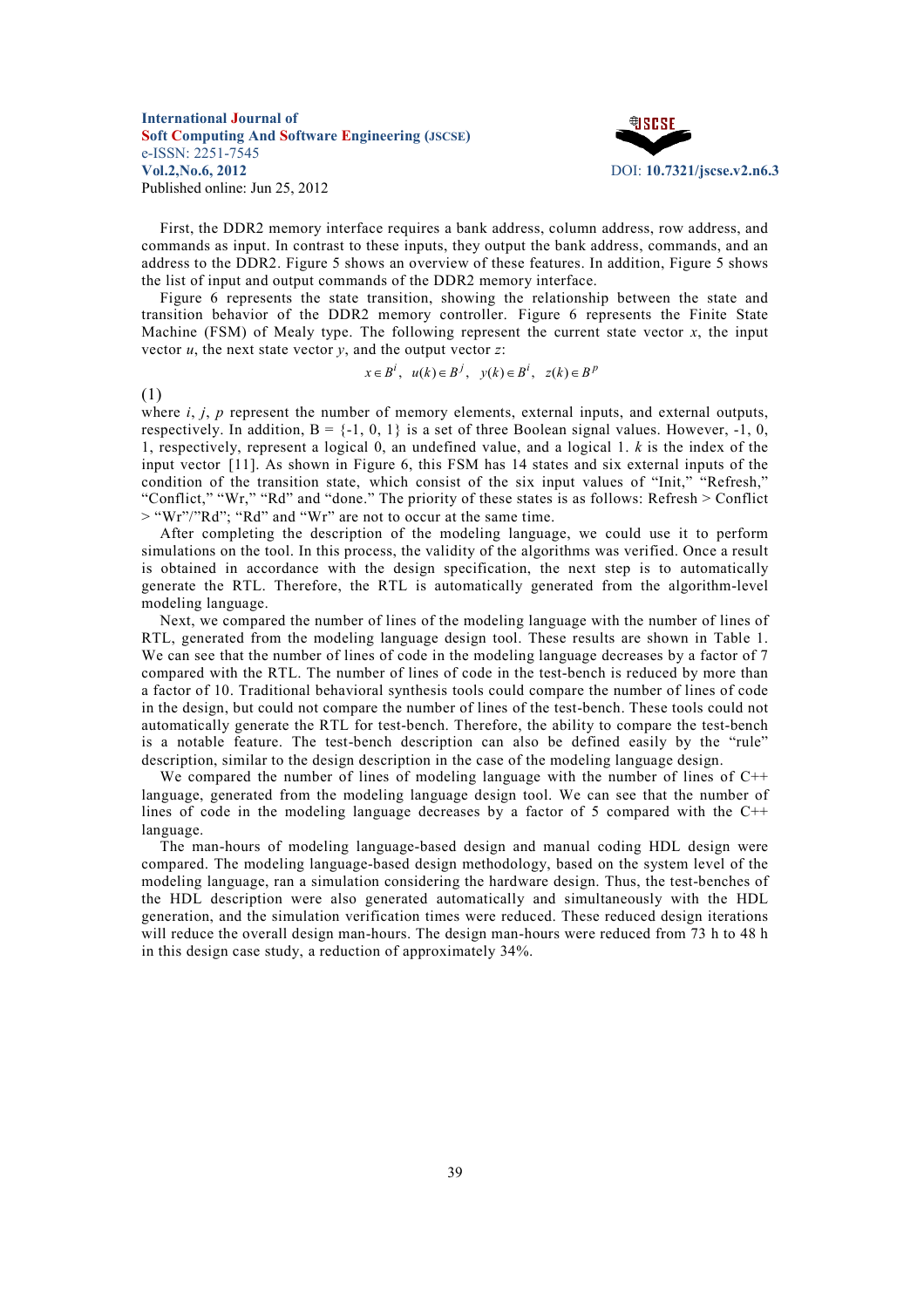

| Input:<br>Bank address (3bit)<br>Column address (13bit)<br>Row address (13bit)<br>Command | Input command:<br>Nop: No operation<br>Init: Operation Instruction - Initial setup<br>Refresh: Operation Instruction - Refresh setup<br>Wr: Write instruction<br>Rd: Read instruction                                                                                         |  |
|-------------------------------------------------------------------------------------------|-------------------------------------------------------------------------------------------------------------------------------------------------------------------------------------------------------------------------------------------------------------------------------|--|
| Output:<br>Bank address (3bit)<br>Address (13bit)<br>Command                              | Output command:<br>DDR2 LoadMode: Mode register set instruction<br>DDR2 Refresh : Refresh instruction<br>DDR2 Precharge: Pre-charge instruction<br>DDR2 Active: Active instruction<br>DDR2 Write: Write instruction<br>DDR2 Read : Read instruction<br>DDR2 Nop: No operation |  |

**Figure 5. Function Guideline of DDR2 Memory Interface** 



Figure 6. FSM of DDR2 Memory Controller